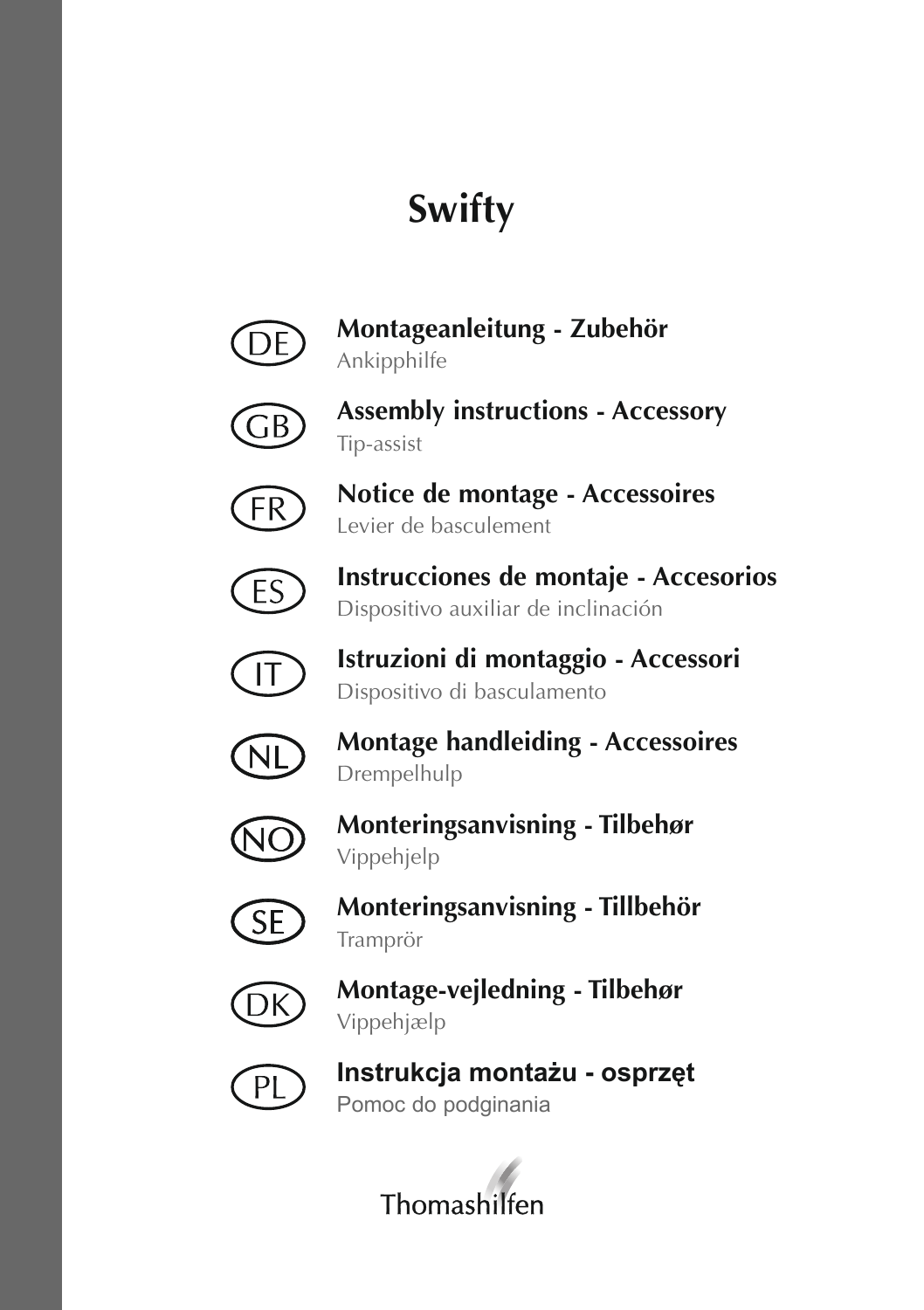

Anschließend die Ankipphilfe an der Hinterachse unmittelbar am Rohr neben dem rechten Hinterrad positionieren. Nun die Ankipphilfe mit Hilfe der Inbusschrauben und Unterlegscheiben mit dem Gegenstück am Rohr befestigen. (Abbildung 2 zeigt Ansicht von unten.)

## GB)

(DE)

To mount the tip-assist lay the rehab stroller on the side (with the right side facing upwards - viewed from the back).

Position the tip-assist at the rear axle directly at the tube next to the right rear wheel. Now fix the tip-assist to the counterpiece at the tube using the provided allen screws and washers. (Fig. 2 shows bottom view)

### **Levier de basculement N° d'art. : 6829** (FR)

Coucher la poussette de réadaptation sur le côté en plaçant le côté droit (vu de derrière) vers le haut.

Positionner ensuite le levier de basculement sur l'essieu arrière contre le tube, à côté de la roue arrière droite. Fixer à présent le levier de basculement sur le tube à l'aide des vis sans tête, des rondelles et de la plaque de fixation. (L'illustration 2 montre la perspective d'en bas.)

**Tip-assist Item code: 6829**



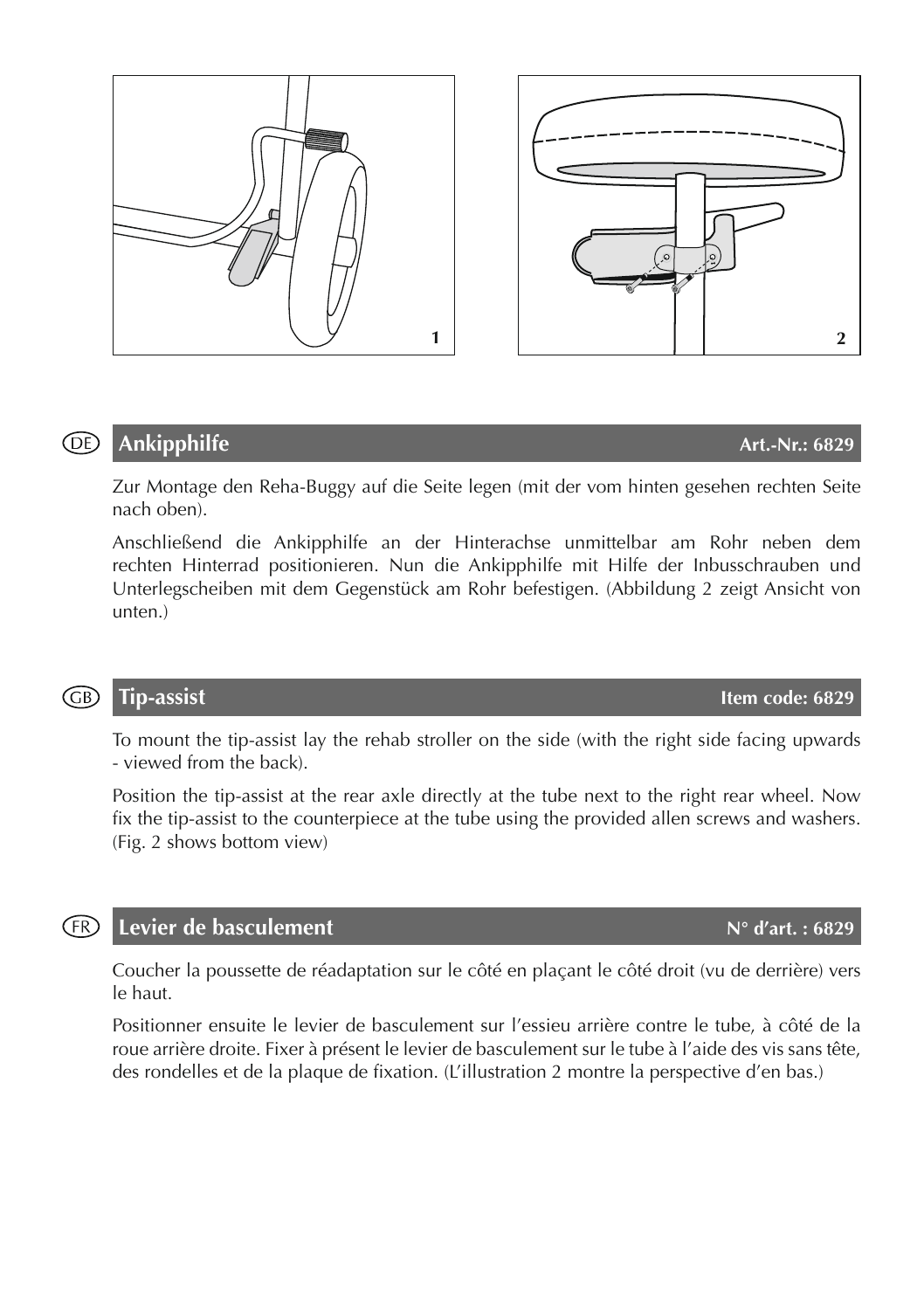### **Dispositivo auxiliar de inclinación N°** de Art.: 6829 (ES)

Para montar la sillita de rehabilitación túmbela primeramente sobre un lado (visto desde atrás, con la parte derecha hacia arriba).

Seguidamente coloque el dispositivo auxiliar de inclinación en el eje trasero directamente al lado de la barra situada al lado de la rueda trasera derecha. Finalmente fije el dispositivo auxiliar de inclinación a la barra con la contrapieza utilizando para ello tornillos y arandelas. (la figura 2 representa la vista desde abajo.)

### **Dispositivo di basculamento Art. nr.: 6829**  $(T)$

Per eseguire il montaggio, reclinare il passeggino su un lato (con il lato destro, visto da dietro, verso l'alto).

Posizionare il dispositivo di basculamento sull'asse posteriore direttamente sul tubo vicino alla ruota posteriore destra. Fissare quindi il dispositivo al tubo del telaio con il contropezzo, utilizzando le viti a brugola e le rondelle. (La figura 2 rappresenta la vista dal basso.)

## **Drempelhulp Art.nr.: 6829** (NL)

Leg de buggy voor de montage op zijn zijkant (van achteren bekeken met de rechterzijde naar boven wijzend).

Positioneer vervolgens de tilhulp aan de achteras direct op de buis bij het rechter achterwiel. Bevestig nu de drempelhulp met behulp van de inbusbouten en de borgschijven op het contrastuk aan de buis. (Afbeelding 2 toont het onderaanzicht.)

## **Vippehjelp Art.-nr.: 6829** ഌ

For å montere vippehjelpen bør Swifty trillen legges på siden (sett bakfra må den høyre siden være oppe).

Deretter posisjoneres vippehjelpen på bakakselen direkte på røret ved siden av det høyre bakhjulet. Nå festes vippehjelpen ved hjelp av umracoskruen og skiven med motstykket på røret. (Bilde 2 er tatt nedenfra).

## **®**

Börja med att lägga ner hela sulkyn på sidan(med den sida uppåt, som bakifrån sett är den högra sidan).

Montera sedan trampröret på bakaxeln, precis vid röret bredvid det högra bakhjulet. Sätt nu fast trampröret, med hjälp av sexkantsskruvarna och brickorna med fästbeslaget på röret. (Bild 2 visar detta sett underifrån)

## **Tramprör Art nr: 6829**